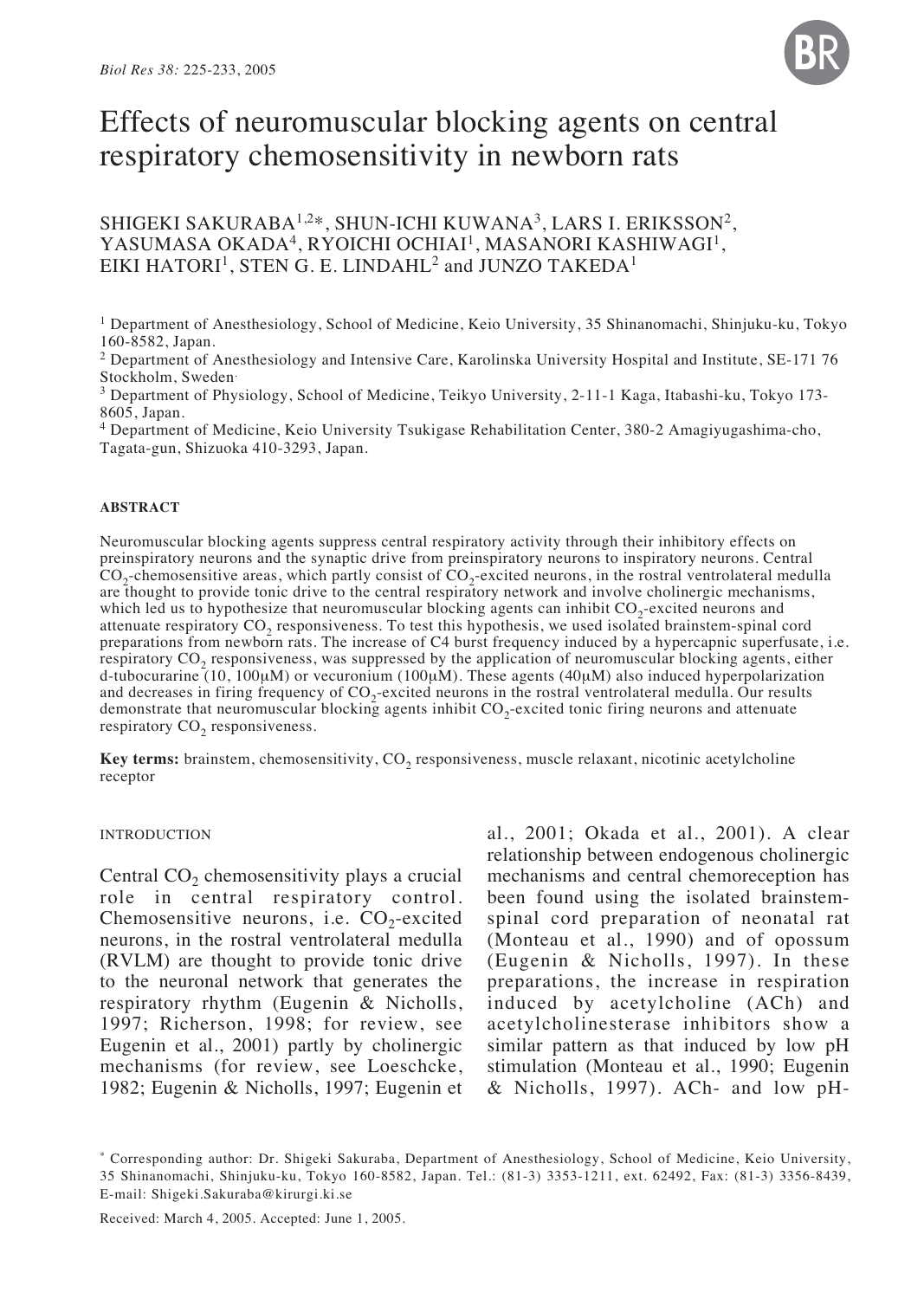sensitive areas in the RVLM overlapped (Eugenin & Nicholls, 1997).

The cholinergic nature of chemosensitive neurons in the RVLM has been investigated extensively. Chemosensitive neurons sensitive to  $H^+$  are excited by ACh and depressed by muscarinic and nicotinic cholinergic blocking agents in the medulla slice preparation of rat (Fukuda & Loeschcke, 1979; for review, see Okada et al., 2001). The application of atropine attenuates respiratory  $CO<sub>2</sub>$  responsiveness in the *in vivo* anesthetized cat (Dev & Loeschcke, 1979) and in the *in vitro* preparation of neonatal rat (Monteau et al., 1990). The topical application of nicotine on chemosensitive areas in the RVLM induces hyperventilation, and intravenous injection of hexamethonium, a nicotinic ACh receptor (nAChR) antagonist, diminishes nicotineinduced hyperventilation in the *in vivo* anesthetized rat (Dev & Loeschcke, 1979). More interestingly, muscarine reverses the opioid-induced suppression of respiratory (C4) activity in parallel with chemosensitive  $CO<sub>2</sub>$ -excited neuron activity in the isolated brainstem-spinal cord preparation of neonatal rat (Ballanyi et al., 1999), indicating the direct relationship between chemosensitive  $CO<sub>2</sub>$ -excited neurons in the RVLM and the efferent respiratory activity.

Respiratory  $CO<sub>2</sub>$  responsiveness is partly inhibited by the non-selective nAChR antagonist mecamylamine and a4b2 nAChR selective antagonist dihydro-b-erythroidine in the isolated brainstem-spinal cord preparation of neonatal rat (Kuwana et al., 2000a,b). This result indicates that the a4b2 nAChR subunit plays a role in central chemosensitivity as above. In a recent study, atracurium, one of the neuromuscular blocking agents (NMBAs), blocks a4b2 nAChRs expressed in *Xenopus* oocytes (Chiodini et al., 2001), although the subunit composites of neuronal and muscle nAChRs vary (Lindstrom et al., 1995). Furthermore, our previous study has revealed that NMBAs suppress central respiratory control by their inhibitory effects on preinspiratory neurons and on the excitatory connection from preinspiratory neurons to inspiratory neurons (Sakuraba et al., 2003). Taken together, it is possible that NMBAs suppress central

chemosensitivity by blocking excitatory input to central respiratory control (Eugenin & Nicholls, 1997; Richerson, 1998; for review, see Eugenin et al., 2001), via a4b2 nAChR in the RVLM. Therefore, we hypothesized that NMBAs suppress respiratory  $CO<sub>2</sub>$  responsiveness by their inhibitory effects on chemosensitive  $CO<sub>2</sub>$ excited neurons of the RVLM.

The purpose of this study is to investigate the effect of NMBAs on respiratory  $CO<sub>2</sub>$  responsiveness and chemosensitive  $CO<sub>2</sub>$ -excited neurons in the RVLM.

#### MATERIALS AND METHODS

## *Isolated brainstem-spinal cord preparation*

All experiments were approved by the Animal Experimentation Ethics Committee of the Keio University, Tokyo, Japan. Data were obtained from 86 neonatal Wistar rats (1-4 days old) using the isolated brainstemspinal cord preparation as previously described in detail elsewhere (Kuwana et al., 1998; Sakuraba et al., 2003). In brief, the brainstem with the cervical spinal cord was isolated under deep ether anesthesia. The cerebellum and pons were ablated in a chamber filled with oxygenated, artificial cerebrospinal fluid (ACSF) consisting of (in mM) 126 NaCl, 5 KCl, 1.25 NaH<sub>2</sub>PO<sub>4</sub>, 2  $CaCl<sub>2</sub>$ , 2 MgSO<sub>4</sub>, 26 NaHCO<sub>3</sub> and 30 glucose. Then, the preparation was transferred to a recording chamber of 2 ml volume and was fixed with miniature pins on a silicon rubber base with the ventral side up. The preparation was superfused at 26°C with control ACSF (2% CO<sub>2</sub> in O<sub>2</sub>;  $pH = 7.8$ ). With such alkaline ACSF, tissue pH of the superficial  $(< 400 \mu m)$  medullary layer could be maintained in the physiological range (Okada et al., 1993a). The activity of C4 ventral roots was recorded using a glass suction electrode, amplified with a conventional AC amplifier (AVH 11, Nihon Kohden, Tokyo, Japan) and integrated (time constant 100 msec). The signals were recorded on a thermal array recorder and stored on digital tape for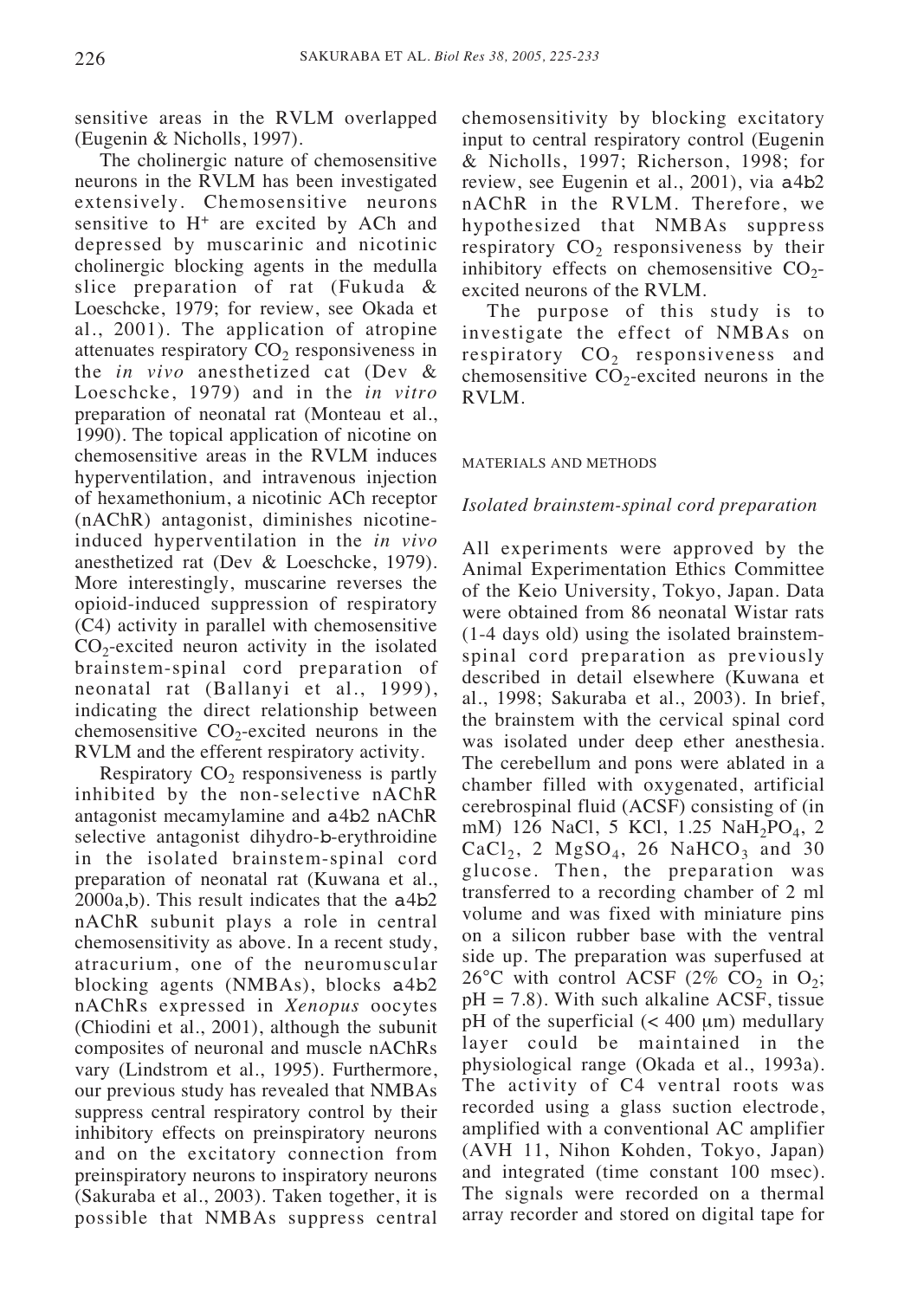subsequent analysis. The C4 burst frequency was measured as the respiratory frequency  $(f_R)$ . The pH of the superfusate was continuously monitored with a conventional glass pH electrode calibrated using two different calibration solutions with known pH values. The control ACSF was replaced by several ACSF solutions in accordance with the protocol.

## *Neuronal recording*

Activities of tonic firing neurons in the superficial (< 400 µm) RVLM were recorded intracellularly using a blind patch clamp configuration (Kuwana et al., 1998; Sakuraba et al., 2003). Briefly, a glass pipette (GC100TF-10, Clark Electromed, Reading, UK) was pulled with a horizontal puller (PA-91, Narishige, Tokyo, Japan) to a tip size of approximately 2 µm. Electrode resistance ranged from 12 to 16 M $\Omega$  when it was filled with a solution containing (in nM) 130 K-gluconate, 10 EGTA, 10 HEPES, 1 CaCl<sub>2</sub>, 1 MgCl<sub>2</sub>, and nystatin (100  $\mu$ g/ml); pH was adjusted to 7.2-7.3 by using KOH. The micropipette was inserted into the RVLM with a manual hydraulic micromanipulator. Membrane potentials were recorded with a whole cell patch amplifier (CEZ 3100, Nihon Kohden, Tokyo, Japan). Neurons were searched for by applying positive pressure (10-20 cm  $H<sub>2</sub>O$ ) inside the pipette. After giga-ohm seal was obtained, the recorded membrane potential became gradually negative and was stabilized in about 10 min. The membrane potential  $(E_m)$  was presented without correcting the liquid junction potential. The firing frequency was also calculated as the number of spikes per second. This perforated patch recording remained stable for more than 60 min.

# *Protocols*

After the preparation was superfused with control ACSF (2% CO<sub>2</sub> in O<sub>2</sub>; pH = 7.8) for more than 30 min and the stable recording of the C4 activities was established, experiments were conducted using the following protocol.

# *Protocol-1: Neuromuscular blocking agent and respiratory CO2 responsiveness*

Respiratory  $CO<sub>2</sub>$  responsiveness was tested first without NMBA by switching superfusate from control ACSF to high  $CO_2$ /low pH ACSF (8% CO<sub>2</sub> in O<sub>2</sub>; pH = 7.2) (7 min), followed by a washout period using control ACSF again for more than 10 min. Then, respiratory  $CO<sub>2</sub>$  responsiveness was tested by superfusion with dtubocurarine (D-TC; Sigma, St. Louis, MO, USA)  $(1, 10, 100 \mu M)$  or vecuronium bromide (VB; Organon, Amsterdam, the Netherlands) (10, 100 µM). Respiratory  $CO<sub>2</sub>$  responsiveness was defined as the difference of  $f_R$  between 2% CO<sub>2</sub> (pH = 7.8) and 8%  $CO_2$  (pH = 7.2) (D $f_R$ ). Preparations in which respiratory activity was completely abolished by NMBA or complete recovery was not obtained were excluded from the study.

# *Protocol-2: Neuromuscular blocking agent and the activity of tonic firing neurons in the rostral ventrolateral medulla*

Control ACSF was changed to high  $CO<sub>2</sub>/$ low pH ACSF (8% CO<sub>2</sub> in O<sub>2</sub>; pH = 7.2) and then intracellular recording of chemosensitive neurons by blind patch clamp techniques was tried because the firing of chemosensitive neurons was increased by hypercapnic superfusate (Kawai et al., 1996), which made the search for chemosensitive neurons easier. After this was performed, the preparation was superfused by high  $CO_2$ /low pH ACSF for at least 10min until the intracellular recording of tonic firing neurons became stable. Then, the superfusate was changed to control ACSF  $(2\%$  CO<sub>2</sub>) for 8 min to assess  $CO<sub>2</sub>$  sensitivity of tonic firing neurons. If the membrane potential of neurons was hyperpolarized by changing superfusate from high  $CO<sub>2</sub>/low$  pH ACSF to control ACSF, we considered these neurons to be chemosensitive and continued the protocol. Then, the superfusate was changed to control ACSF (10 min). Next, high CO<sub>2</sub>/low pH ACSF was changed to high  $CO_2$ /low pH ACSF containing D-TC 40 µM or VB 40 µM for 3-5 min to analyze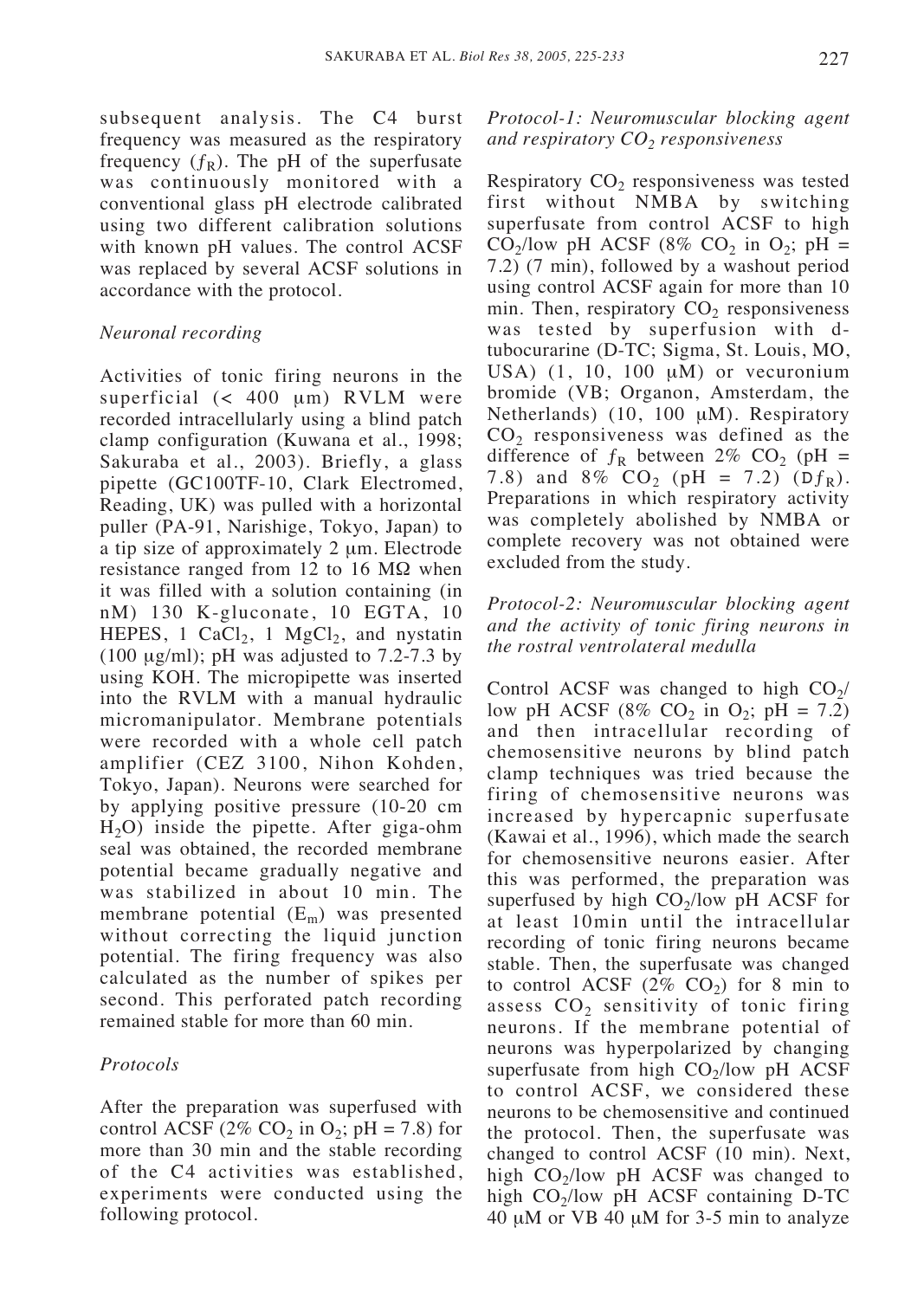effects of NMBAs on chemosensitive neurons, followed by high  $CO<sub>2</sub>/low$  pH ACSF (10 min). We examined the change of  $E_m$  (mV) and firing frequency (Hz) of tonic firing neurons. All parameters were measured for 2-3 minutes at the end of each period.

## *Statistical Analyses*

The original peak values of  $Df_R$  with and without NMBAs were analyzed by using a paired *t*-test. Effects on tonic firing neurons were analyzed with a paired *t*-test. All data were expressed as mean ± SEM. *P* value < 0.05 was considered to be significant.

#### RESULTS

*Effects of neuromuscular blocking agents on respiratory CO2 responsiveness*

The superfusion of hypercapnic ACSF induced an increase in  $f<sub>R</sub>$ . This increase of  $f_{\rm R}$ , respiratory CO<sub>2</sub> responsiveness, was suppressed by D-TC 10  $\mu$ M (p<0.05; Figure 1) and 100  $\mu$ M ( $p < 0.05$ ), but not by D-TC 1 µM (Table I).

VB 10  $\mu$ M did not affect respiratory CO<sub>2</sub> responsiveness, but VB 100 µM suppressed respiratory  $CO<sub>2</sub>$  responsiveness (p<0.01; Table I). In 5 out of 26 preparations, VB 100µM induced C4 tonic discharge. These C4 tonic discharges disappeared with an increase of the  $CO<sub>2</sub>$  fraction from 2% to 8% in the superfusate (Figure 2).

After switching from control ACSF to ACSF containing D-TC 100 µM or VB 100 µM, respiratory activity was completely suppressed in 4 out of 19 preparations or 6 out of 26 preparations, respectively. In these 10 preparations, respiratory activities completely silenced by NMBAs were not restored by  $8\%$  CO<sub>2</sub>. We excluded these preparations in which VB induced C4 tonic discharge or NMBAs induced complete disappearance of respiratory activities from the evaluation of respiratory  $CO<sub>2</sub>$ responsiveness.

*Effects of neuromuscular blocking agents on chemosensitive neurons*

Tonic firing neurons were divided on the basis of their response of  $E_m$  to the increase of  $CO<sub>2</sub>$  fraction of the superfusate from  $2\%$ to 8% into three groups – excited (chemosensitive), inhibited and insensitive (Table 2). In the RVLM, three types of neurons were located, but we did not test the effects of NMBAs on  $CO_2$ -inhibited and insensitive neurons in this study. In all of recorded  $CO_2$ -excited neurons (n = 5), D-TC or VB induced hyperpolarization of  $E_m$ (p<0.01, p<0.05 respectively) and decreases in firing frequency (p<0.05 respectively; Figure 3; Table 3).



**Figure 1.** *Effects of d-tubocurarine (D-TC) on respiratory CO2 responsiveness.* Switching the superfusate from control ACSF (CO<sub>2</sub> 2%; pH = 7.8) to hypercapnic ACSF (CO<sub>2</sub> 8%; pH = 7.2) led to an increase of  $f_R$ . The respiratory CO<sub>2</sub> responsiveness was attenuated by D-TC 10  $\mu$ M. The pH of the superfusate was continuously monitored, and is presented at the top of the figure. Bottom traces show integrated C4 activity.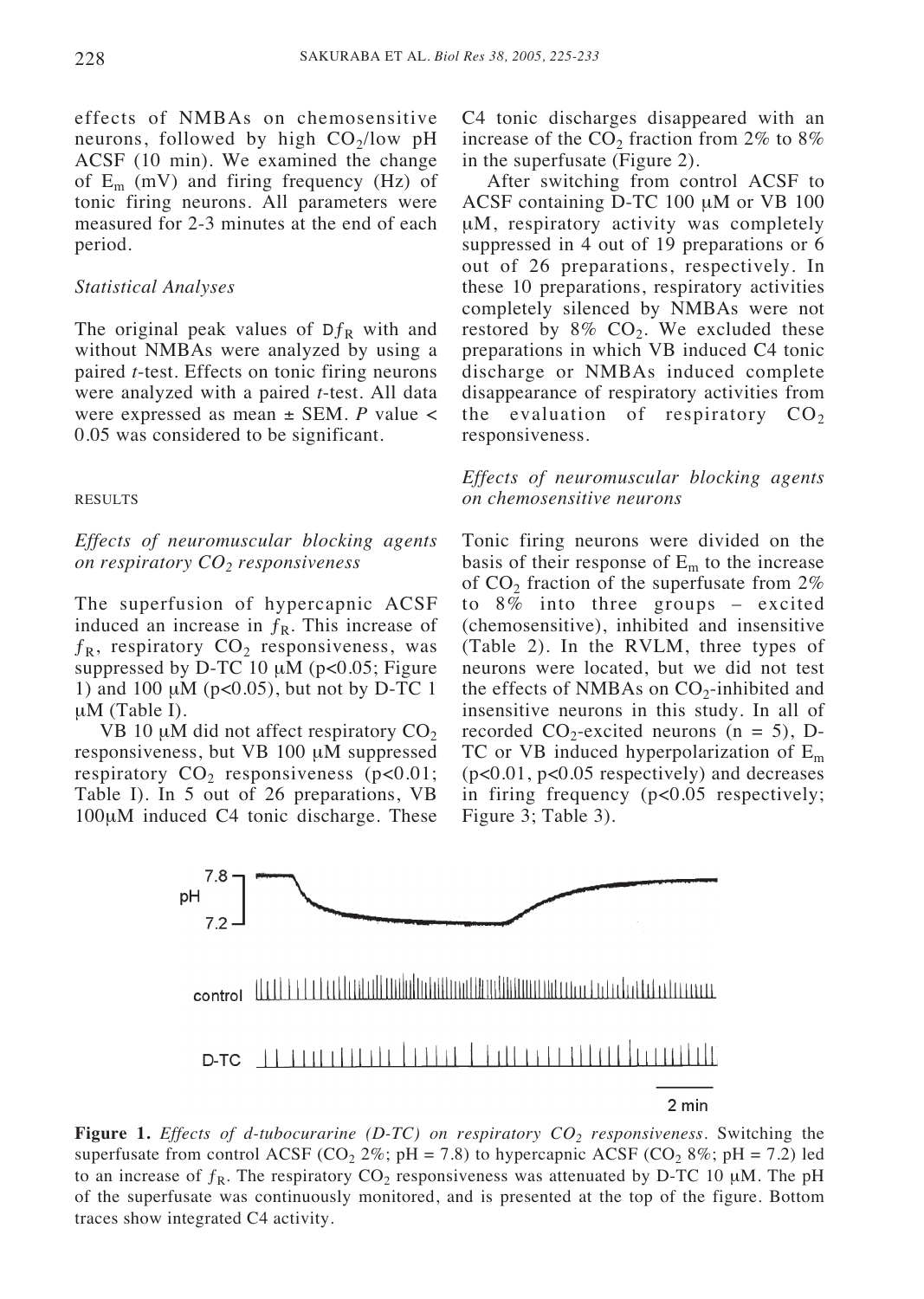|                |       | $\mathbf n$ | Before application of NMBAs |                    |                             | During application of NMBAs  |                    |                             |
|----------------|-------|-------------|-----------------------------|--------------------|-----------------------------|------------------------------|--------------------|-----------------------------|
|                |       |             | $f_R$ (min <sup>-1</sup> )  |                    | $Df_R$ (min <sup>-1</sup> ) | $f_{R}$ (min <sup>-1</sup> ) |                    | $Df_R$ (min <sup>-1</sup> ) |
|                |       |             | $2\%$ CO <sub>2</sub>       | 8% CO <sub>2</sub> |                             | $2\%$ CO <sub>2</sub>        | 8% CO <sub>2</sub> |                             |
| d-tubocurarine | 1uM   |             | $5.2 \pm 1.0$               | $7.2 \pm 1.0$      | $1.9 \pm 0.6$               | $5.3 \pm 0.7$                | $7.7 \pm 1.1$      | $2.4 \pm 0.9$               |
|                | 10uM  | 10          | $5.3 \pm 0.5$               | $6.9 \pm 0.4$      | $1.6 \pm 0.2$               | $4.3 \pm 0.8$                | $5.0 \pm 0.8$      | $0.8 \pm 0.4*$              |
| vecuronium     | 100uM | 15          | $6.3 \pm 0.6$               | $8.7 \pm 0.6$      | $2.4 \pm 0.4$               | $5.4 \pm 0.6$                | $6.6 \pm 0.5$      | $1.3 \pm 0.5^*$             |
| bromide        | 10uM  | 15          | $4.1 \pm 0.5$               | $6.6 \pm 0.5$      | $2.5 \pm 0.5$               | $3.7 \pm 0.4$                | $5.9 \pm 0.5$      | $2.3 \pm 0.4$               |

 $100\,\mu\text{M}$  15  $4.2 \pm 0.7$   $6.5 \pm 0.7$   $2.3 \pm 0.3$   $4.0 \pm 0.6$   $4.8 \pm 0.6$   $0.8 \pm 0.3^{**}$ 

TABLE I Effects of neuromuscular blocking agents  $(NMRAs)$  on respiratory  $CO<sub>2</sub>$  responsiveness

Data are presented as mean ± SEM.

 $*p<0.05$ 

\*\*p<0.01



**Figure 2.** *Representative C4 tonic discharge induced by high concentration of vecuronium bromide (VB) and its restoration by hypercapnia.* High concentration of VB (100 µM) induced C4 tonic discharge at low  $CO<sub>2</sub>$  (2%) superfusate in 5 out of 26 preparations. However, these C4 tonic discharges disappeared, and normal regular respiratory  $C4$  activity was restored by elevating  $CO<sub>2</sub>$ fraction of the superfusate to 8% in all 5 preparations. Trace shows integrated C4 activity.

|                    |   | $E_m$ (mV)            |                       | Firing frequency (Hz) |                       |  |
|--------------------|---|-----------------------|-----------------------|-----------------------|-----------------------|--|
|                    | n | $2\%$ CO <sub>2</sub> | $8\%$ CO <sub>2</sub> | $2\%$ CO <sub>2</sub> | $8\%$ CO <sub>2</sub> |  |
| $CO2$ -insensitive | 3 | $-51.1 \pm 8.1$       | $-51.1 \pm 8.1$       | $0.44 \pm 0.43$       | $0.47 \pm 0.46$       |  |
| $CO_2$ -depressed  |   | $-55$                 | $-62$                 | 0.3                   | 0.3                   |  |
| $CO2$ -excited     |   | $-50.6 \pm 3.6$       | $-47.7 \pm 3.7$       | $0.49 \pm 0.19$       | $1.0 \pm 0.45$        |  |

TABLE II Characteristics of tonic firing neurons in the rostral ventrolateral medulla

Data are presented as mean ± SEM.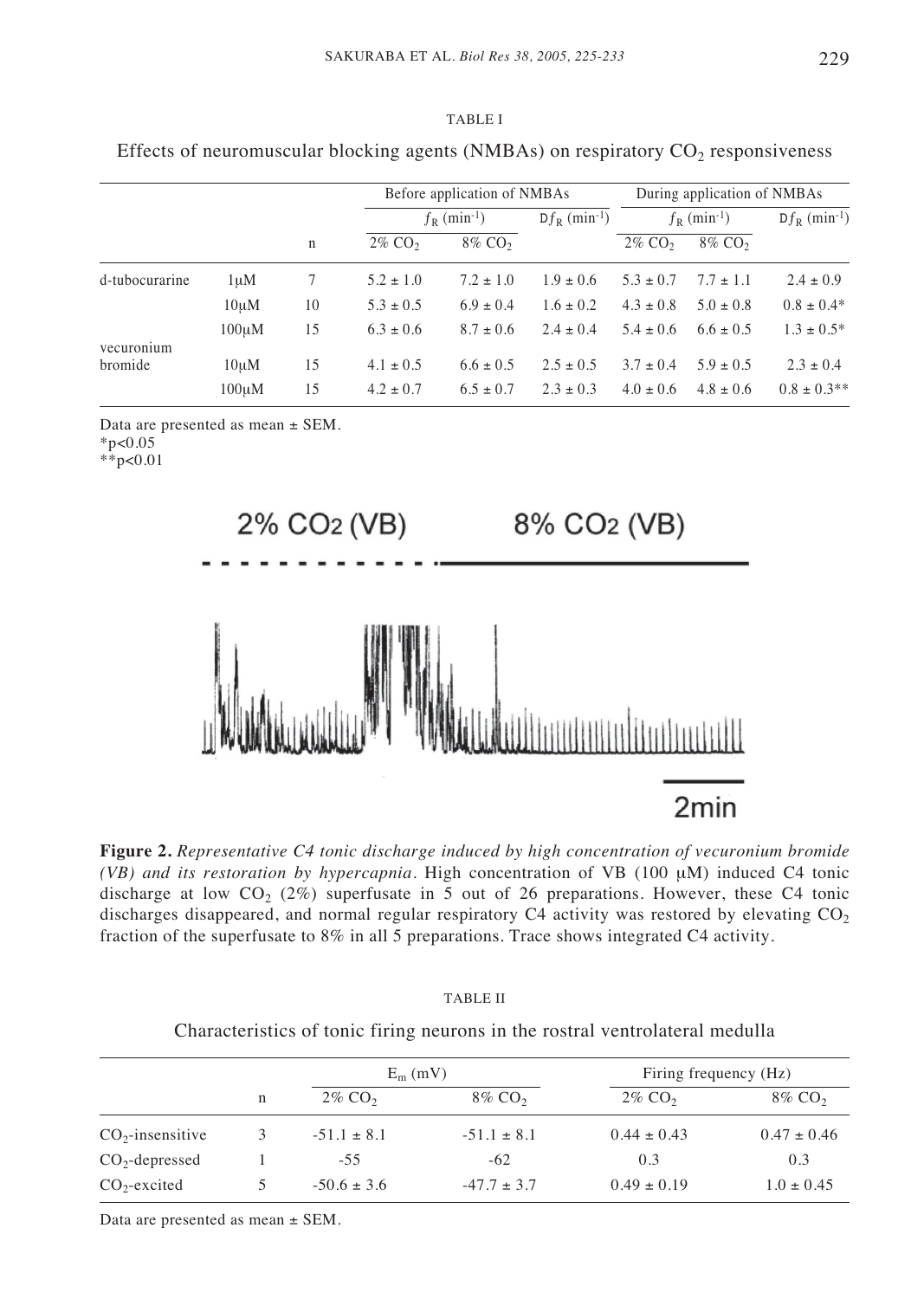

**Figure 3.** *Effects of neuromuscular blocking agents on chemosensitive neurons.* Representative activity of  $CO_2$ -excited neuron (A) and the effects of d-tubocurarine (D-TC) 40  $\mu$ M (B) and vecuronium bromide (VB) 40  $\mu$ M (C) on this chemosensitive neuron. Top traces of each figure show the membrane potential of  $CO_2$ -excited neuron. In this recording,  $-5$  nA current pulse (300 ms) duration) was applied every 20 seconds for measurement of input resistance. Bottom traces of each figure show integrated C4 activity.

#### TABLE III

Effects of neuromuscular blocking agents (NMBAs) on chemosensitive non-respiratory-excited neurons

|                    |                 | Before application of NMBAs | During application of NMBAs |                       |  |
|--------------------|-----------------|-----------------------------|-----------------------------|-----------------------|--|
|                    | $E_m$ (mV)      | Firing frequency (Hz)       | $E_m$ (mV)                  | Firing frequency (Hz) |  |
| d-tubocurarine     | $-48.6 \pm 3.0$ | $0.7 \pm 0.3$               | $-50.1 \pm 3.1**$           | $0.5 \pm 0.2^*$       |  |
| vecuronium bromide | $-48.9 \pm 3.1$ | $0.6 \pm 0.4$               | $-49.7 \pm 2.9^*$           | $0.5 \pm 0.3*$        |  |

Data are presented as mean  $\pm$  SEM.

 $*p<0.05$ 

\*\*p<0.01

#### DISCUSSION

In the present study, we have shown that the sole application of d-tubocurarine and vecuronium attenuates respiratory  $CO<sub>2</sub>$ responsiveness in an isolated brainstemspinal cord preparation of the neonatal rat. Also, these agents induce hyperpolarization of  $E_m$  and decreases in firing frequency of  $CO<sub>2</sub>$ -excited neurons in the RVLM. These results suppose that NMBAs suppress

respiratory  $CO<sub>2</sub>$  responsiveness at least partly by inhibiting the activity of  $CO<sub>2</sub>$ excited neurons in the RVLM.

*Respiratory CO2 responsiveness in the isolated brainstem-spinal cord preparation of neonatal rat*

In contrast to *in vivo* studies where hypercapnia causes an increase in tidal volume (Loeschcke, 1982; Millhorn &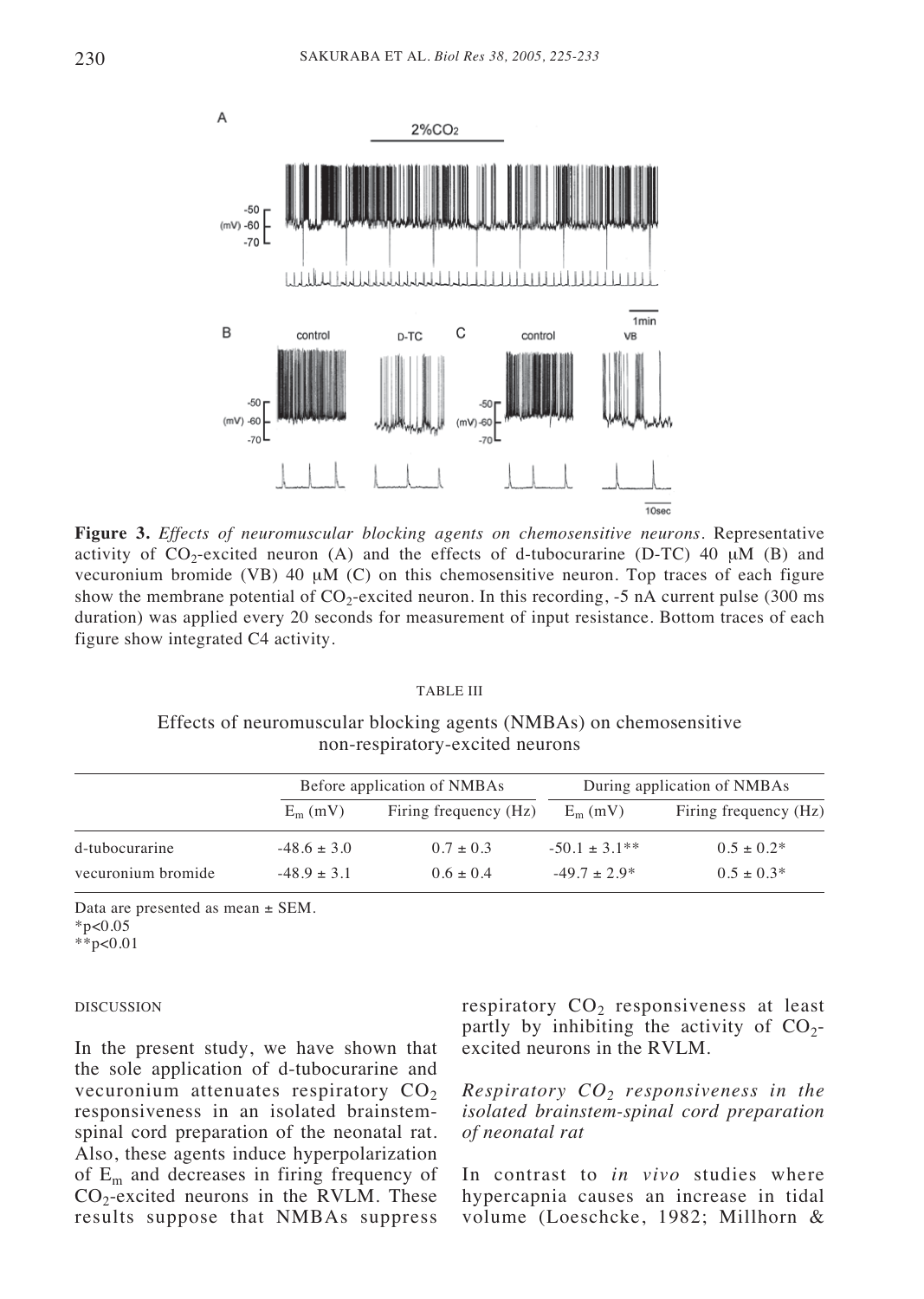Eldridge, 1986; Bruce & Cherniack, 1987), it is controversial how hypercapnia induces changes in C4 activities in the isolated brainstem-spinal cord preparation of neonatal rat. Most studies indicate that hypercapnia induces increases in respiratory frequency (Suzue, 1984; Issa & Remmers, 1992; Okada et al., 1993b; Kawai et al., 1996; Voipio & Ballanyi, 1997; Kuwana et al., 2000a), although some studies have shown that it induces increases in C4 amplitude (Monteau et al., 1990) or both (Harada et al., 1985). It is also controversial whether central chemosensitivity of respiratory control depends on pH (Suzue, 1984; Harada et al., 1985) or  $CO<sub>2</sub>$  (Harada et al., 1985). Therefore, we evaluated respiratory  $CO<sub>2</sub>$  responsiveness as the difference of  $f_R$  between 2% CO<sub>2</sub> (pH = 7.8) and 8%  $CO<sub>2</sub>$  (pH = 7.2) in the present study.

## *Chemosensitivity and cholinergic mechanism*

Chemosensitive tonic firing neurons are present in the ventral surface of medulla in rat (Fukuda & Loeschcke, 1979; Fukuda, 1983; Jarolimek et al., 1990; Richerson, 1995; Okada et al., 2002) and in the isolated brainstem-spinal cord of neonatal rat (Okada et al., 1993b; Kawai et al., 1996; Kuwana et al., 1998). Several previous studies have shown that cholinergic mechanism is involved in the central chemoreception. (Fukuda & Loeschcke, 1979; for review, see Nattie, 1999, Okada et al., 2001). Fukuda and Loeschcke (1979) showed that these chemosensitive neurons excited by H+ are excited by ACh and the cholinesterase inhibitor eserine. Furthermore, these H+ elicited excitation are blocked by muscarinic Ach-receptor antagonist atropine and the nAChR antagonist hexamethonium and mecamylamine in the medulla slice preparation of rats. Furthermore, Dermietzel and colleagues (1983) showed the existence of nAChRs in the chemosensitive area of the rat ventral medulla by the acetylcholinesterase staining-technique. Hence, cholinergic mechanisms seem to be involved in central chemosensitivity.

It has been shown that chemostimulation induces increases in tonic firing frequency (Fukuda & Loeschcke, 1979; Fukuda, 1983; Jarolimek et al., 1990; Okada et al., 1993b; Richerson, 1995; Kuwana et al., 1998; Okada et al., 2002) or induces depolarization of most chemosensitive neurons in the RVLM (Kawai et al., 1996; Kuwana et al., 1998). In the present study, D-TC and VB induced hyperpolarization of  $E_m$  and decreased firing frequency of  $CO<sub>2</sub>$ -excited neurons. Our result thus supposes that nAChRs are involved in  $CO<sub>2</sub>$  excitation of central respiratory neuronal network. However, we also have to take into account the possibility of neuronal nAChRs in motoneurons, because it has been indicated that neuronal nAChR is also included in motoneurons (Chamberlin et al., 2002; Wang et al., 2002), and it is blocked by D-TC in the slice preparation of the neonatal rats (Wang et al., 2002).

# *Connection between chemosensitive area and central respiratory control*

It is assumed that the tonic firing of these chemosensitive neurons in the RVLM induce an excitatory drive to the neuronal network that generates the respiratory rhythm (Eugenin & Nicholls, 1997; Richerson, 1998; for review, see Eugenin et al., 2001). Indeed, the local application of carbachol to H+- and cholinergic-sensitive area in the RVLM induces a change of respiratory pattern similarly to low pH application, and these enhancements of respiration are diminished by muscarinic Ach-receptor antagonist scopolamine in the isolated brainstem-spinal cord of neonatal opossum (Eugenin & Nicholls, 1997). This study indicates that cholinergic mechanisms and chemosensitive  $CO<sub>2</sub>$ -excited neurons in the RVLM possess the same pathway to respiratory activity. Furthermore, respiratory  $CO<sub>2</sub>$  responsiveness is partly inhibited by the non-selective nAChR antagonist mecamylamine and the a4b2 nAChR selective antagonist dihydro-berythroidine in the isolated brainstem-spinal cord preparation of neonatal rat (Kuwana et al., 2000a,b). Our previous study has revealed that two NMBAs (D-TC and VB) attenuate central respiratory control in the isolated brainstem-spinal cord of neonatal rat (Sakuraba et al., 2003). This occurs when these two NMBAs are used, irrespective of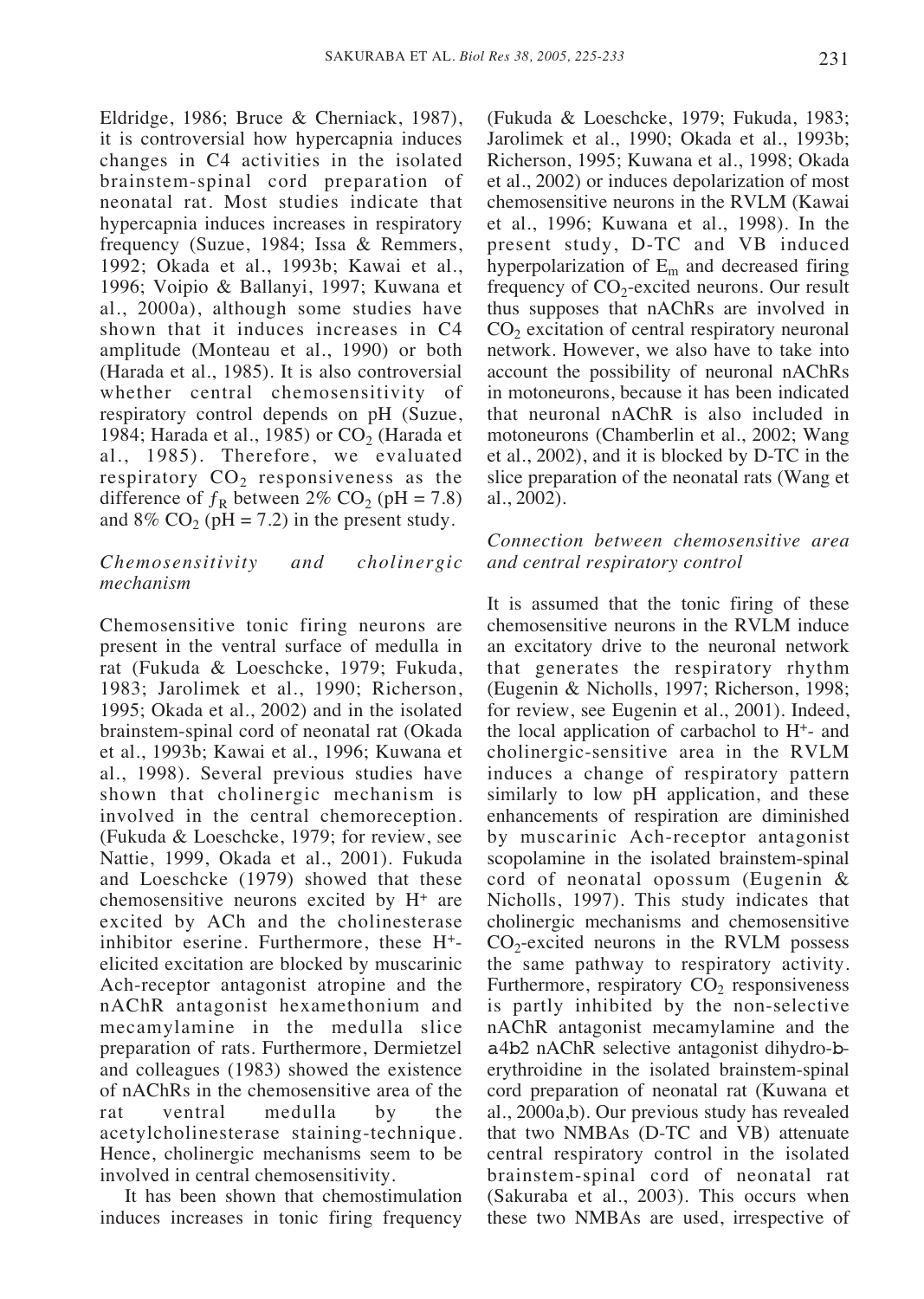their different molecular structure (esterbased versus aminosteroid-based) and possible different affinity for neuronal nAChR. We therefore speculate that NMBAs in general inhibit chemosensitive neurons, which send an excitatory drive to respiratory rhythm generating network, via a4b2 nAChR, and hereby attenuate respiratory  $CO<sub>2</sub>$ responsiveness, even if the direct relationship between nAChR of chemosensitive areas and respiratory activity have not been investigated. Further studies are now needed to elucidate this direct relationship and what subunits of nAChR are affected by NMBAs.

# *Intrinsic chemosensitivity of preinspiratory neurons and neuromuscular blocking agents*

It has shown that preinspiratory neurons, respiratory rhythm generator, in the RVLM have intrinsic pH sensitivities in the blockade of synaptic transmission (Onimaru et al., 1989; Ballanyi et al., 1999). Also, our previous study has shown that D-TC and VB suppress the central respiratory control partly by their inhibitory effects on preinspiratory neurons (Sakuraba et al., 2003). Taken together, D-TC and VB attenuated respiratory  $CO<sub>2</sub>$  responsiveness partly due to their inhibitory effects on the intrinsic chemosensitivities of preinspiratory neurons. However, this study provides no information as to whether the attenuation of respiratory  $CO<sub>2</sub>$  responsiveness is only dependent on the inhibitory effects on chemosensitive  $CO_2$ -excited neurons. Further studies are needed to clarify whether NMBAs inhibit intrinsic pH sensitivities of preinspiratory neurons and thus attenuate respiratory  $CO<sub>2</sub>$  responsiveness.

## *C4 tonic discharge*

In the present study, high concentration of VB induces C4 tonic discharge and these activities disappeared when the  $CO<sub>2</sub>$ fraction in the superfusate was increased from 2% to 8%. It is consistent with our previous studies that high concentration of VB induces C4 tonic discharge due to the action of VB on the spinal cord, not on medulla (Sakuraba et al., 2003), and that

high concentration of calcium in the superfusate induces C4 tonic discharge even after most of medulla is ablated, and it is restored by elevating  $CO<sub>2</sub>$  fraction in the superfusate (Kuwana et al., 1998).

The exact mechanism underlying VBinduced C4 tonic discharge and their restoration with elevated  $CO<sub>2</sub>$  is not known. Intracerebral administration of VB into the CNS evokes acute excitation, shivering and myotonic contractions due to motoneuron excitation in rats (Szenohradszky et al., 1993). This may be caused by accumulation of cytosolic calcium due to VB-induced sustained activation of neuronal nAChRs with subsequent increase in calcium influx through calcium channels (Vernino et al., 1992; Cardone et al., 1994). Also, the restorative effect of  $CO<sub>2</sub>$  on VB-induced C4 tonic discharge may be explained as inhibition of calcium channels by hydrogen ions (Krafte & Kass, 1988; Takahashi et al., 1993).

In conclusion, the neuromuscular blocking agents, d-tubocurarine and vecuronium, attenuate respiratory  $CO<sub>2</sub>$  responsiveness partly by their inhibitory effects on chemosensitive neurons in the RVLM.

#### ACKNOWLEDGEMENTS

This work was supported in part by the Keio Gijuku Postgraduate School Fund for the Advancement of Research (S.S.), the Keio University Grant-in-Aid for Encouragement of Young Medical Scientists (S.S.), the Scandinavia-Japan Sasakawa Foundation (S.S.), and the Smoking Research Foundation (S.K.), and the Grant-in-Aid for Scientific Research from the Japanese Ministry of Education, Science and Culture (J.T.).

#### REFERENCES

- BALLANYI K, ONIMARU H, HOMMA I (1999) Respiratory network function in the isolated brainstemspinal cord of newborn rats. Prog Neurobiol 59: 583-634
- BRUCE EN, CHERNIACK NS (1987) Central chemoreceptors. J Appl Physiol 62: 389-402
- CARDONE C, SZENOHRADSZKY J, YOST S, BICKLER PE (1994) Activation of brain acetylcholine receptors by neuromuscular blocking drugs. Anesthesiology 80: 1155-1161